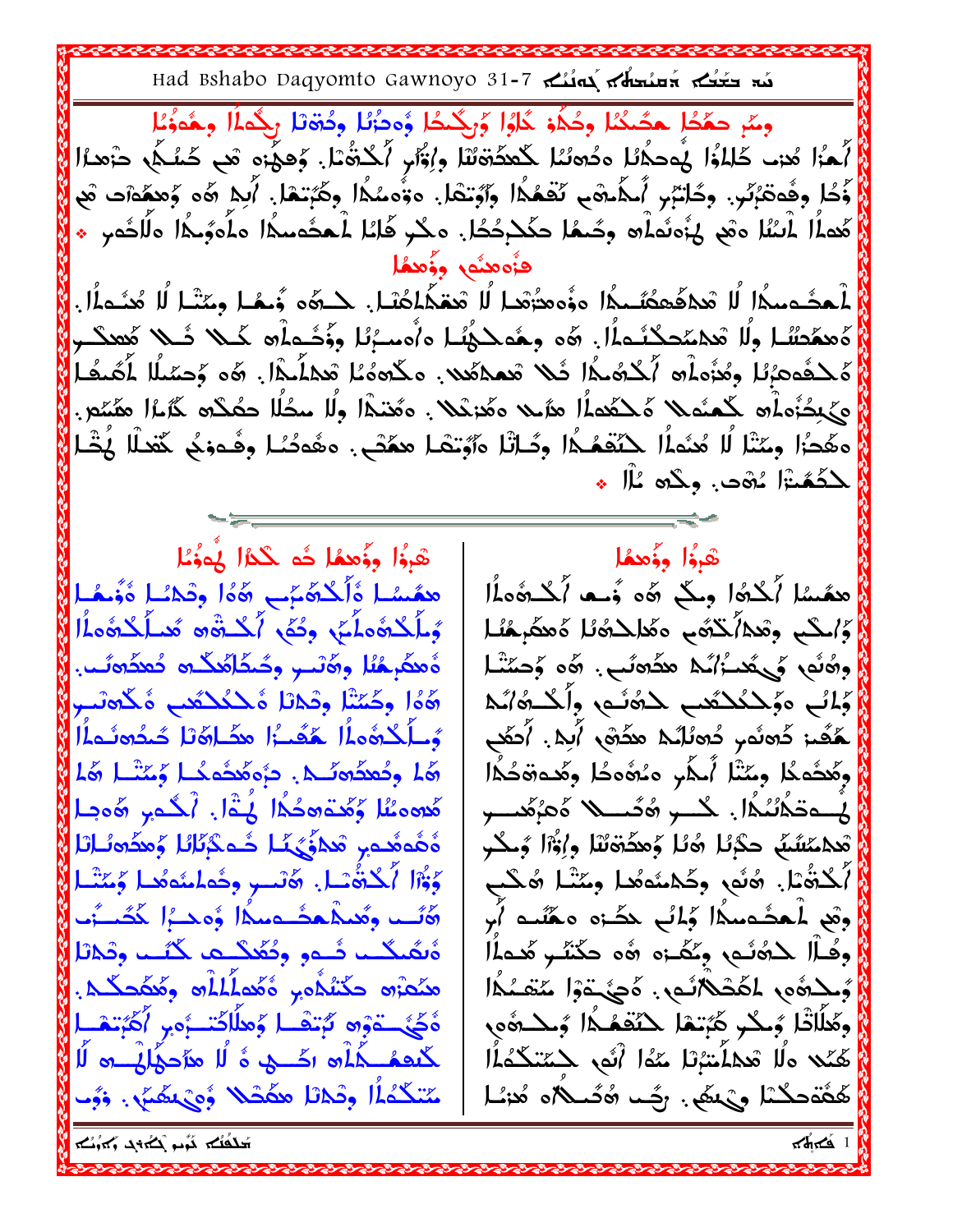Had Bshabo Daqyomto Gawnoyo 31-7 مَشْكُمْ Karara بَعْدُكُمْ بَعْدَ اللَّهُ Had Bshabo Daqyomto Gawnoyo 31-7

هَ وَجِلٍ أَمُّذِيْلٍ شَوْ وَمِنْجَنِّكُونٍ كَنْتَنَا وَجْزَا تَعْسَسُ فَلَمْ أَمَنُكُمْ الْمُحْسَنَةِ وَحَدَّ حَقْدَهُمْ الْمَرْأَةُ الْمُسْتَدَارَ وَحُدُونَــٰهِ أَلَّا حُـٰجَـٰہِـٰٓكُـٰہِ وَفُكُـٰدِهُـٰ ٱلۡرُّبَٰهَـٰ ۖ ۖ وتَعِنُكْتُعِبِ وتَعِيكُمُ/كَمْعَبٍ. أَيَنُصَلًا أَتَعُد وُلْمُلُمْ وِحْدِهِ كَلِّكُلْهُ وَعْقَفْصُلُهِ وَأَسْتُهُلُّ وَّهُ أَكُمْ ةَأَحْكُمْ كَفَحْلا كَقُمُعْلَى سُمَّا وَدَّدَ أَنَّ يَحْسَلُ أَسْمَلُّا وَحَسَّدَهُ وَا وكَنفُ، أُهُدوَوُّا (مَذَّرَا) أَلَّا شُدَكْمَه كَعْدِيكْسْ وْقَدْسَوْهِ وْقُفْحْسَمْعْ وْݣْسْبْ وِصَّةً مِصَّلًا حَرِّهُكُـــمِ وَ مَعَصَّلاَـــمِ خُمْهَكُمْ وَكُلَّاتْنَا مُمْمَّد وَمُنَعَّلَاتُ لَحْمَ ضُمككُم أَنُصْلُ وُءنُدهوُا وعُعثَف م وَّرْجِئْنُوْمِ جَنَّجْراً وُجُودِرَا حَعَيْنَا هُومُدِر هسسلّ. أَسْمِيلًا هَدَ هُتَتْمَيل وُئِي هَانَا ثَمِكْتُمِينِ حَكْسَ وُجِهْجُمَاْلُ وَٱلْمُحْتَمَمُّالِ وَوَّأَمَّوْمِ أَكْبُتَهَا هَٰلَو وْمِدَّهُشُو شَدَّومَنَّكَ هُكَىدًا}هُؤُمَّا رَهُمَّا وِكَلِوَّاْ مِكَعْنُونَ وْمِكْوَسَّ وهُكْنُف, أَعْلَمْلًا وكَعْدَا بِكْتْبَا وْتَعْفُهُت ةُدا مَنْ إِلَّ وَمُسْتَدا مُحَدَّمُكِ . كَعُدا مكتشا ممحسًى مُكْعًا حُدَّثَا تَبَعْا هُكَبْتَمْا حَبَّبْشُمْلَا أَنْكُمِرِ مِكْرَضًى. خَفْدا هُوْوْا هُدْوِسْلَا حُسلَهُمَّا أَحْدُهُ هُا تَعْدَوْكُم ةَ تُعطَّحِقُف وَأَحْقَقَصُدِ وَخَزَوُغْنَا وَحْلَانًا حَزْبَ أَلْ هُوصُهُ لَ صُحُكَتُهِ أَلْمَ أَنْ كُلَّهُ وَلَا تُحَكَّمُوا مُمكِّمَعُبٍ. كَحُدِّهُ أَنْ مُ جَدَّمُ الْمُ وَحَدَّى كَمَارَ وَحِدَّهِ حَدًا هَبَعْدًا يُحَبِّهُ أَحْدَا أَهْتَم أمحا ومحكر ككسور صُحدُه كمائرًا كُعِمَد لِلْكُلُّهِ أَلَّمُتَتَرَهِ مِلْهُتَمِمَّا وَحُمِيْهِمْ

ه/ُم وِكْتُمَاءُ أَلَّهِ حَمَّتْنَا هُـهَا تَمْسأَهِ. كُرِ تَعَيْنَ الْمَعْمَدًا وِدُقَنَمَاً دَاجْنَا هُ وثندكمقب سقتُسا وثنب تُكتَعب اتَرِيَّحَــدُّهِ. کَــِ وَجِي ٱمَّـٰهَـدِ وُالْمَالِ اَلِــهِ وُحْدُّدُوْخُشُـداُ وِخُعْــاُ وِلْمَعْـُـدِفِ وَّدَ هَمْهُمْ لَحْدَةُهِ وَلَكُمْ هُوَمُّتُمَاً }. تُنْسَلُا وكُصَتْرَا أُونِيَكْسًا. كُمْ ثُمَّ شِيهَا اللَّهُ وَسَيْنَا اللَّهُ وْنَزْلَبِ سِلَّاتْزَا تَعْمَلُواكُبِ أَلَّا كَتْعَهُكُمْلَا وقبيءها وقمكنوها هُلُنور وسُعِمُنالُكَ لكُعفُسمر هكُمونُسمر كُللُكُسلُك فقُسمو |مُعطَلَوْب مكَـع ثَــْــوهُ) حَتَّـٰا وِنُــهووُا أَوُحكَــرِه ۚ رَحِنُنُـــرِ حَكَــرِـهُ! وحُـــمحَـٰٓا حَمَّحُنْنَــا هُ مُعْمَرٍ تَمْسَأُوبٍ. وَكُرٍ ثَقِ لَمُعَنَّتُهَا وَيُهَوَّنَا هَدْمَنْزُوبِ . هُدُبُ لِمَ شَدَمُ*اْ* الْمَقْعَدُا وإِوّْا وُكْبِ هُبْتُهْا هُنُّــهِ وكُوْبَــهِ حَزْهِمْنُـمِلَا هِلْمُؤْمِّـٰ هُـٰ وُحِـهُمِ حِـلَّةُٱلْ معَّدَ الْمُحَمَّدُهُ لَهُ تَعْلَمُونَ وَكُمْ يَكُمْ ىڭنَّا وُجَى ەَحْسِّيْ قُومْنُنَا وُفْعَى وَ مِكْم مكتشا مكحسّب مكم كذقا سكتُا ەھَبْتقا سَّھنانُه كىر مۇنۇبى. ەكم هُـــوْوْا وَهُدْوِيْتَــا كَســأَلَمَا أَكْـــوْهُ الْمَا هذا أشكل متحفظ من المستحقة المستحركة المستحدث لْقُرِّبِ هُوصُلا حَعُلاَشُواْ لَا مُحْدَدُانَ وْبِ نْمْضُعْفْ وِ. حَضْنُهُ أَيْرَ مَنْ الْمُسْتَمَرُّ وتَعطَفُعُفُما وَحِدُوحِكُمَا هُبُعِجًا عُجَبًا |أَلْحُدُّا هَٰنِكُمْ أَمُّا وِنُحْبِلُرِ كَحِدْهِ حُمْلَافٌ. أَه أَهْمَا لَحَثَكَ ثَمَنٍ لَمُنْتَزَا مِدَّةٌ تَعْمَا وَكُتْعُدُ إِ 

تمنافهم بالمحركم بالم تكلفكخ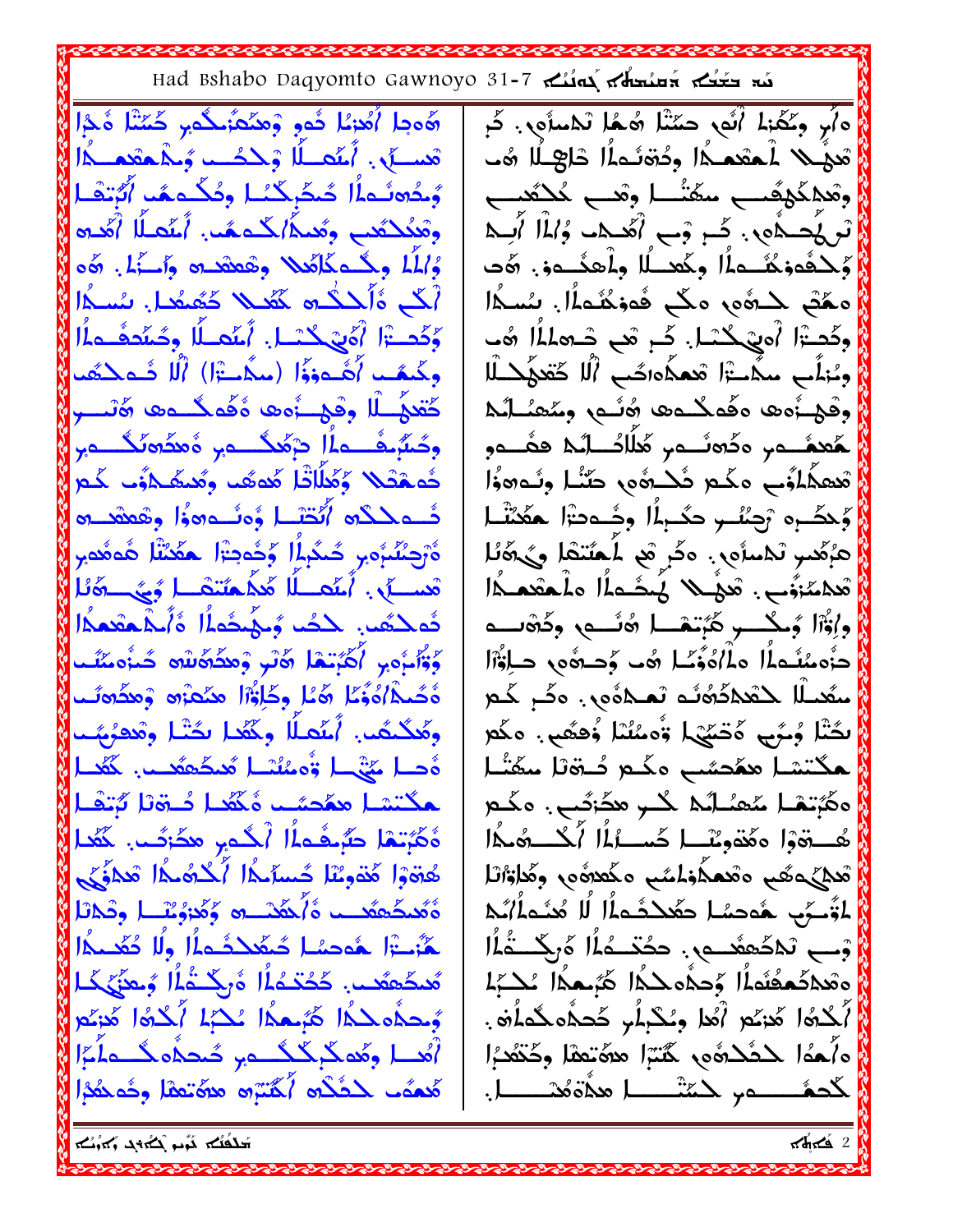Had Bshabo Daqyomto Gawnoyo 31-7 مَنْهُمْ مَعْتُمُ Had Bshabo Daqyomto Gawnoyo 31-7 كەھگەب لا*متتى اكرُ*ب. ەُگەھُەھُ*ك*ا كَحْدَمُعُعُدا وَحُد أَحَدُّوُهِ وَٱسْعَفْ وكُم أَصَرُهُمْ وَٱمْعِسُمْ وَٱحْفُوهَا فُكُمْ وَكَحْقُوبَ وَهَكُمْ تَعْدَوْا كَمَنْهُ إِلَى الْمُحَدَّا مَكْتَصَنَّا كَسَّنِيمًا يُبْدَأَ وَهُنْدًا أَنْكُمْ وَهكْشُا حُبِرٍ. مَكَّتِكْنَا وُحْسِرٍ. لْحَمَّعَمَّا ِ ثُمْ مِثْـــوسِكَا وَلَا كُكُنْفَــا وَلَعْشَدُوسُمَا لَا تَعْمَلُهُكُمُّــَمَّا لَكْتَبِ أكمي مكْبِمُسْدَأَ ةُزُمْسَا وَثُمْسَارِ وَثَسْمَعَتْنَا مِلْهُ;كُنَّى وُجِعَا كُدْمَتْزَا وِلَمْوَمِيكَ آجَدُدِ ۇبلادۇبلايىكى ئىشتەنلارىقىشىل آنگىمېر همُسُلَ كُلِّ هُوصُلَ وَلَوْمِكَا هُوصُكُلِّ هُوصُل وُلُووُلُمَا هُهِمَّنَا كُلُوكَاكُبُوبِ ەللۇمر كىلائەس كېگىل ئەلگا چ ةَ كُـەزُەسْبُوپ ەُكَبُرْهَا ھُـهَـا حَثَّلاَكَــ لمُلْكُب \* تمار للْكُتَبُسِرِ مُنسُلٍ هُمَعَنَّعْمُنْـل وُالْحُــرُهُملُرٍ. مَعْـارْانْل لمُوَّسنِّي ـهُوصسُـل وِكَالُــملُر كُــر وْب سكْكُموهُ و مِ مِكْرَحُمٌ ۚ كُلٍّ عَهْزًا هُلَّا وِحْتَمْعَا ۚ فَزُه ۞ أَلْقَ الْشَّبِ وَُّمِئْنُنَا هُجْوَجُد دُقَانَا أَهْلَؤُو هُمْ هُكُمْ. أَمَطُّا وهُقَكْمُاهُو لَالْكُسُّى. مَنْفَصًا وُحْكَوُو لَاسْفُوب. ەتىدىكت ئەلمۇمە تىمكاتتىم . مكىر گاتا ۇ مگازە مىلى ئىمازاتا ، ئەنى ۇ دڭرە تركىبار. ئۇ مەنى هُدَهَا، ذَٰلاَحِسُّهِ، لَمَاوُمِكُا لَكُنْ هُذَا وَلَلْثَمْنِ ذَكْرُومُنُنِ كَبُرْهَا، هُا ﴾ حلَّلَوُا هُو وِؤْسُمِ هَو ثَلا كَاتّْا وشُكَّا ولَّتَسُكُا. وقَعكُر هي هسُتَّا ويُووُّقَـا. وؤْهَـع لِمُلَا هَٰنُمَالِ. أَهْزَا هُزِمًا حَكَفَهُمَا دُوْنُمُمَا مَمْعَمُمًا هَبْتِهُمَا وِخَتْرًا وُحكو. وْالمَحْم وَصُلَهُ مَكَبُـمُلَهُ. وأَحَمَّا أَنُو حَكَمَنُا وَحْكَمَنَا وَمَع حَمْقُا خُخْفَقُنَا. وَحَكَمقُوا وَحِمَتْنَا حَفَكْتُنَا أَحُا هَجَزًا وَذُومَنَا كَبَيْحًا شَجًّا وَحَفَكَاكَ ﴾ فأوهنُم، وزُفِزًا لْمَحُّمِيثُهُ! ۖ نَذْتُهُمْ وَاهْوُفْ وُمِصَرُّنُا ۖ فَائْتَا وُوَمُّعَظَّمُوهِ ۖ حَصُّلًا ۖ وُوَوُؤْب وكرَّمِين مؤهنَّوهِ كَبِكَاوِهُم، كَمكَمُا مكَاوَكَا. مَفَكَى مُكَمَمٌ يَجَمَّدهُم، كَحَبَكُا لِكَدُووَٰنُا وَهمَنْقَصُوم وَحِثَى مَعْلَى مَعْلَى مِنْ الْمُحَدِّدُ الْمُحَسِّدُ الْحَسُّرُ مِنْ حَقَّ الْمَسْلَامِ مِنْ الْمَ لْكُنْتَرُه هِ مَلْحَمَّةٍ كَلْهُمَا وَعِكْدُنَاهُ إِلَيْهِمْ الْمُؤْشَرَاءِ. وَكَنْ كَلْمَ مَسْكَمَ لِلْمُعْتَدِمُ أَرْمَدُهُ لَرْهَ أَمْتَكَتَبَ دَهُلًا ﴾

تلاءُمْ مِنْ الْمُ مِنْ تَلْفُلْتُ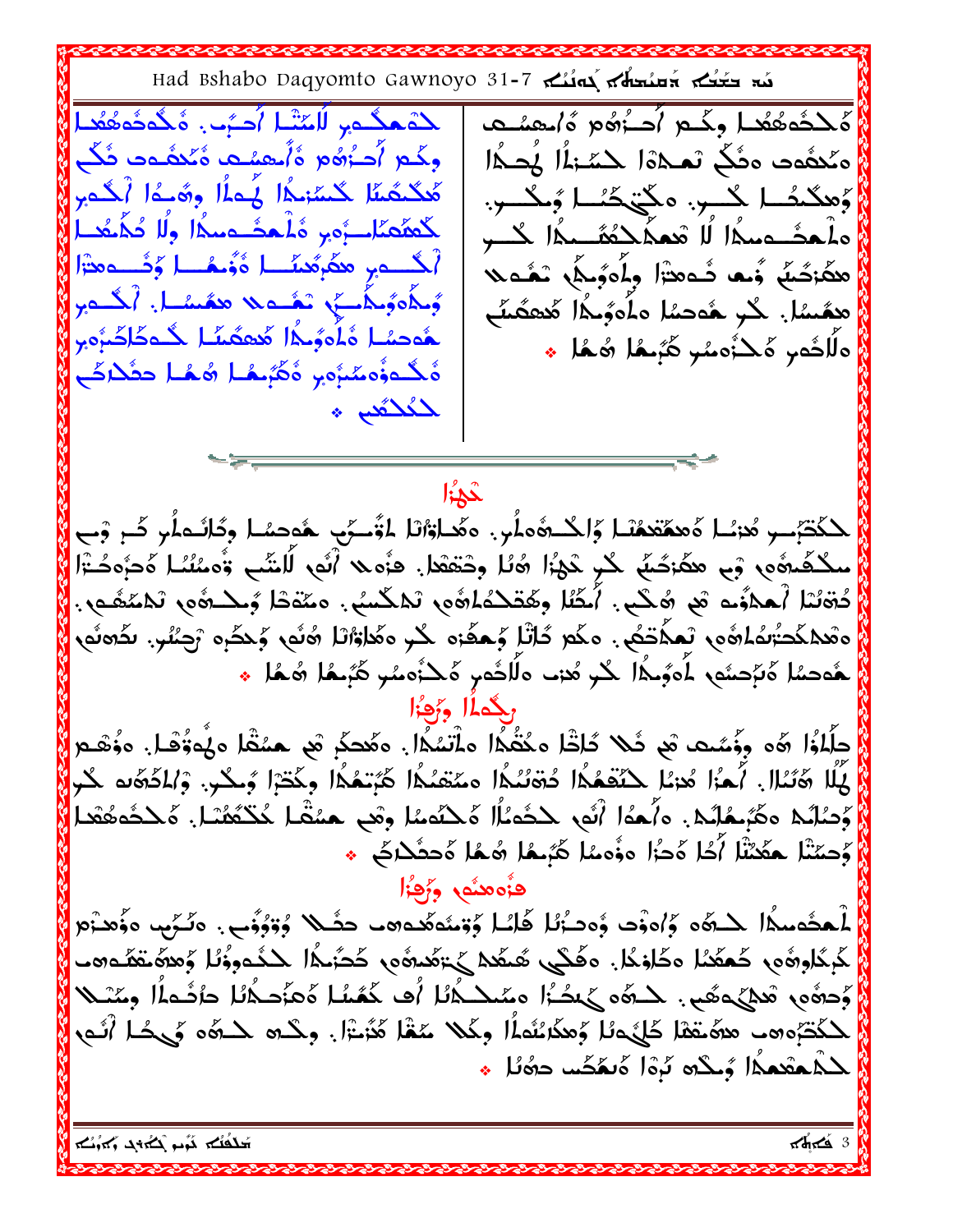Had Bshabo Daqyomto Gawnoyo 31-7 مَسْتَكْبَر بَعْضُكُمْ Had Bshabo Daqyomto Gawnoyo 31-7

هْرِذًا وَرَّدًا هُو حُكْرًا لِمَوْمًا أَحْدَدُهُ الْأَوْصُلِ صُجِّحَصَةُ الْمِلَاءُ وَالْمُحَمَّدِ صَلَّحْفُمَاْ وَيُـٰهَا حَضَـٰهِ . هَٰذَ صَحْبَتَـٰهَوْا دُهُمَهُدِ وَمُسْهَدٍ وَمُرْسَلَهُمْ أُفِ هَزُسْأَنَّهُمْ وصَّحْكَمُاتًا وَفَرْكَبِلَهُ يَهْلَكُمْهَا لَلْكُوهَا مالك المنتصر وبنضر كسك وكتنا ةَ مَكْمُرْكْسُمْ وَحُزَّضُنَّمْ}ا الْمُحَمَّوَةِ مَكْسَمْر كَجْرَهُكُمْ وُحُدُونُكُمْ أَرْكُسُوْنَا عَنْقَسْمَا ةُمكَمَّعْمُنَا تَبْتَقَا. كَصُب وْكُمْ مِكْمَرْ ةُ هَهُهُمْ ... ، ، وَ هُدَنُده وَ يَرْهِ بِهِ وَ هُدَكُمْ يَزْبَ الأَنَّبِ وَشَمَانًا أَزَّكْنَا وَتُّهَا وَجِهَانًا وصُعفَتُنَا ئَعَنَّفْسَلُمْسٍ. مَذَاهَلُالًا ةَكَرْهَا وَهُــةَوَـمَّـرَّةَ وَ مَعْتَمْ حَمْدًا حَمْدٍ . تَبْتَمْ الْمُعْمَوْ مُنْعَمَدَ الْمَسْمَدَ وُبِالْعُــٰـٰٰءلُـٰٓوُمِ . مُنمُّخْــُـٰفِلًا ۚ ةُشَارُفُــٰدِ وَهَيْ قُطْ شَمَّعْكُمْ وَوَهُدِهِ أَلْ كُعُدِدِكُمْ الْ كُروسًا وقُدمَكُوُّا مِكْعكُدْمِ لِكُوكُرْتُهُا. <mark>ا</mark> هُكُمكُمُ الْمُسْتَمِينَ إِنْكُمْ مَنْ الْمُسْتَمِينَ الْمُكَمَّدَةَ وكُعَلِّكُـبِّ لَلْكُعَلِّكُ وْاَلِمْلَا ٱلْمُلْوَ صَدِّصًا دُهدُهدَكَــــــمْ. هُوشَهْنَا هَــــــي هُــمدَّــــزَّا أَسْوَيْنَكُمْ وَهُوْ وَيُوْجَدُ مِنْهُمْ وَهُوَيُ وَالْمَحْمَدِينَ أَسَّحلًا وتَعدَلُه حَقَدَ كَعَبَرَ وَمِن أَحَدًا وُائَا رُّهُمْلَ لَمُوْلِ هَدَّا وُكَرِّهُنَّتِ. أَنْكُمْ رَهُوطُل مُدْمَّا مُدَفِّيُ مَّا مُكْكَمَّا مُعتَمِّ مُسَكَّف أَخْوَّضُوْمِ وَأَهْكَفَهُمْ وَ مُنْوَاجِئُومِ وَأَفْرَى وَكَكَاكَتْمَلَّا وُحُدُونُـدَاْ لِمُعَكَّسَاءِ مُحَكِّيدًا لَمُؤْتَلَ فَبُنَفَتِ، ةُهُدَكْتُمْ وُعَدَّةَ كَلَّى أَمْكُنَّةَ ةُ كَيْݣُوبْرْ مُلْهُبْ ﴾ . هُنْسِرْ وْهَفْكُمْ مُعْشُوبْ

هْدُوْلُ وَرُهْزَالُ أَخْذُهُ! هُو ذُكْرِ حكْحَفُواْ. وَلَا مْعَكَمْتُنَا وَحِــْشَهُوانُـهِ هَي هنا أَبِهِ وَّسْعَا. هِمْتُكَـلَّـهُ أَهِ هُزُمُرُكُمْ أَمِمْ كُنْ يُمِشُمَلًا مَقْمَعُمَّا. هُه وُحقِّيْـــأها ـهُوصُّــا فَاتَـْبِ لَلْكُــهُا أحسكُومُ حَيْيَسُمَا وُحَكَّبٍ حَتَّتْهُــا. أوككنك سوم حزَحْسوا أواووْحدْسيوم كَعِدُوسُواْلِ وحُسِوْتَا سِمَّتُ وَاحِمَّعَكُمْ الْمُحَمَّد وَكْتُا. أَمَكْنَا وِحْدٍ بِكَمِّقَ وَيَعْمَعُهُمْ. وَهَيْ أَ ثُوهوُا وُلكُو لَكَاهُكُوبٌ. هُكُو وَكُمْ وَكُتَبَ |تُحِمْل وصْحِكَ لِمَنْل وُحِكْمٍ حَقَيْتُهِ حَكْمِهِ. |ەَمدَّەسُّـْمَاْ | ەھَاۋَائـْماْ | وِهُدَوُـهْـا وُـكْــو هُ مِثْعَظٍ. مَعْصُلَهُمْ هُوَ مَعْظِمْ إِنْكَلَهُمْ هُ هُو لْمُحْمَدِ لِمُوَّقَا مِمْغَا حَبِّ هُمَاًا وُحَّرَ أَبِهِ حمدلككر انْكُمْ بِمُوَ وَهُمْ مِنْهُمْ . وَهُمْهُ لْحَكّْرْتُغَا. كَلْحَكْمُوا مُعْمَوْمِ أَبِلَا لِحْمَدٍ. أَلَلا خُــوهُوُلُمْ لِـُــوهِـدُا وِـمُـــوْا كِرُوحُـــرْْا وُكِ وَهُ مَكْمٍ عَمْلَهُمْ مَعْصَلَهُمْ مَعْلَمَ الْمَرْبِينَ هُومَبِّيْب جُسْرِحِ حَمِيْنَ الْكُمْ أُهْوَجِسِيْمْ دْاَەْيْكِيْمَە وُلْحُر ھَيُمْ!. كَمْ أَهُدْ أَبِكَ أَهْرَمَ لَمَكْفَتَرْسِ. وُامْصًا وْاِبًا أَحَكَّبَ لَمُعَي تَوەڤا ھەھھىلا ۋىلى. گىر ھۇئىلا ھُزئا هَقَىتُمنَّى أَفْ تَعْدَكُمَقَنَّى هَكْنَنَى ثَقْب سكُكَ دُقَالَ وُلْكُمْ هُمْكَتْحَمْنَا وِهُدُّهَامُ |شُكْب وُحزَّەحُـٰٓ;ا دُقَسُّا ٱلْمُكَمَـٰء . هڤع كَبِلًا وِهُوْحُـا هُنُــه. وقع كُعْـا ومِنْوَصْـا صحْرِلِهِ وَمَاهُ . صَفَّهُ بِلْمُكُمْ . صَهْرٌ إ

سُنْهُمْ لَهُو بَاسَمَ مَنْ الْمُسْتَمَرَةَ بِمَا يَسْتَمَرُونَ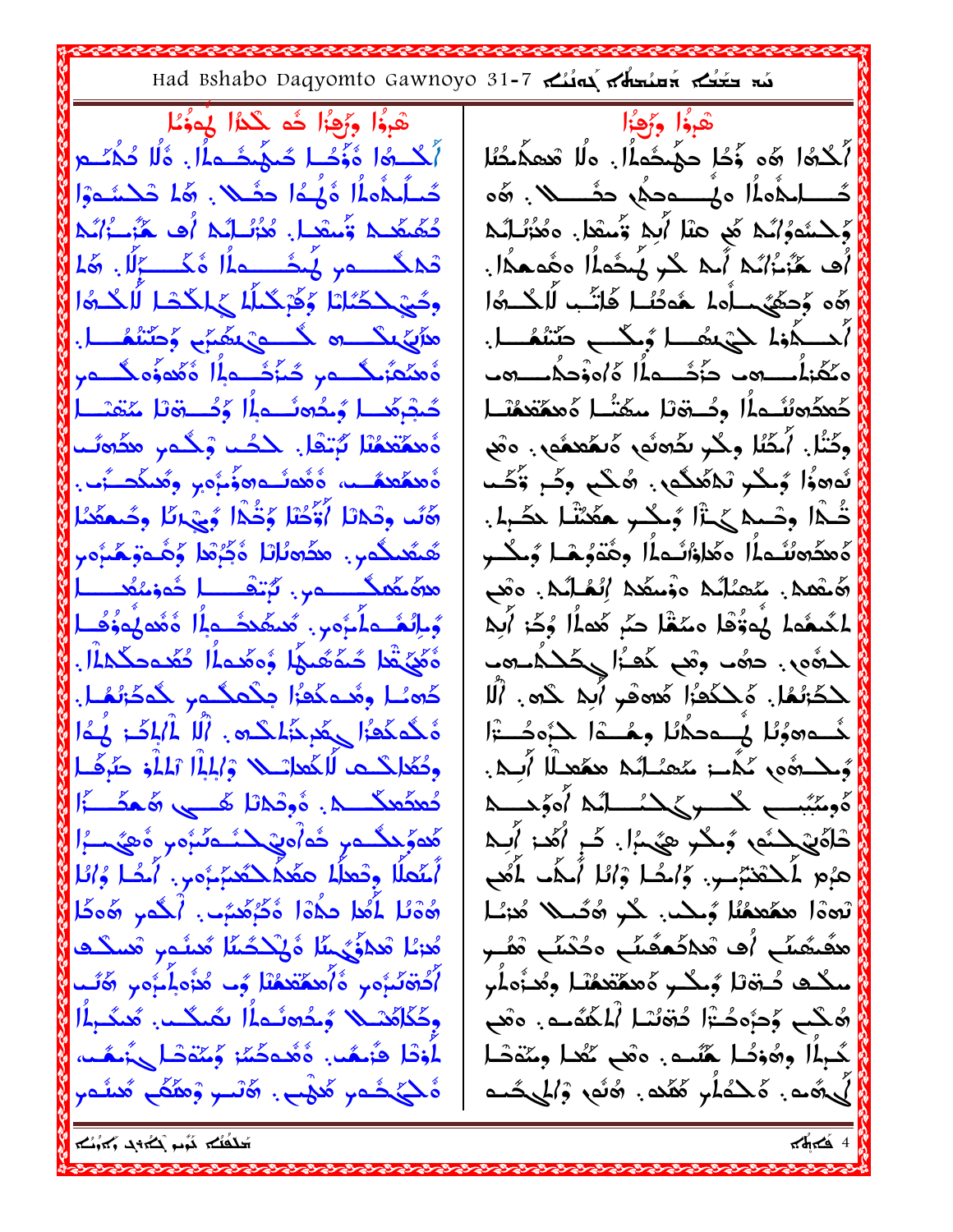Had Bshabo Daqyomto Gawnoyo 31-7 مَسْتَكْتُمْ مَتَعَلِّكُمْ Had Bshabo Daqyomto Gawnoyo 31-7

ةُهكَدُهُــا كَـلَّا كُتْفَـنُدًّا وَوَّأَسْوُهر. هُنْـر وكَبْوْلَمْلِلُسْبُومِ أَكْبُتْكُمُّا كَنْفُسْ وَٱحْشَدُّ ئُدو دَيْنَ وَلَيْكُمْ وَمُتَدَّلْ لَمُهُـب. وَكُعِسْكِلْمَا لَكُمْ كُلُمْ وَتَعَمَّلُهُ الْمُؤْمَنَةِ وَفَيْ كُفْسًا وَيُكْتَبَ أَمْسَكَسِفَ أَنْتَقَفْ وَأَ وُهِدَهُتَهُمُ اللَّهُ مَنْ بِهُ تَسْبَرُ وَخَلَّاهَ صَدْمًا ةَحواهُدًا وَوَوْومَنْتَرُونِ وَكَبُنِكُمْ وَتَقْفَ كَنِكْتَ كشها كالكتتا وْكَأْتْعْعْدَا وْكَعْلَاهِتْزَا مَكْتَـــــــــار. هُكُوُّةُلاَكْـــــــو تُرْتَفْـــــــا كْسالْكْرُەملار مىسى بالمىگە ئىككتەتقىل وَ الْكَتْبَ وَوَأَتَعُفْكَ أَيْمَ الْمَجْلَا أَ مُعْكَبَةٍ وَهِ ەْئىگىپ. ھَتْبْر وڭاتْبْتْما ھەگىمر الْمَمْلِكُبُومِ وَهَقَّصًا هُقَوَّهَ حَدًّا وُوسُئُسْمًا رَّهُمْا وَحْمْنَا لَا أَحْتَا. أَحْمَنْحَمَّا وَحَدَّاكُمْ ا ومُمَكِّرْمًا. هَزُمُّا وُهِ فَيَذْبَوْهِ يَهْلَىٰ وَمِّقَاهَا ةُؤْمَنْجُوْاً. وَكَانِ وَمِثَلَا تَعْمَلْكَمَالَ أَمِثَلَا كَالَكَ وثكلي لُغُمرْل أُمكّتوسٌا وَوْأَسِّومِ أَكْبَتْسَا تَعْدُوْيُ سَكُمْ وَمُحَكَّدَاْنَ شَيْكَذَابُنَا. وَحِدُونَــوا ٱلْمَالَمَ: دَهَــمَــٰــا . وَوَجْـمعَدْــدا ا ضُمرِكْبَضَرْمِرِ ۚ ةَٱصُلَّا وُحِكْسًا وَحُسَـٰهِ . وَّكَى أَوْ أُوهُدْوُهِ وَ أَوْ وُقُدْ وَلَا لِمُكْتَبَةٍ وَ ةُهُممُت لِلشَّمَلِّي ثُمو فُعَلِيْكُم لَالْمُعَلَّمَلا وْلِمَاۤا الْآتِنْقَا مِنْصَحْكَمَّا ةُوْءِدْتُكِيْلَايا ۚ ٱمْتَعَلَّا وكَسَمَاجٌ إِنَّكَ هُزْتُوا مُعْصَمٍ مَنْ مَعْمَكْمُا كَتَنْتُبْ أَأْتَنْتَ لِ وَأَكْكَ وَ كُمْ وَب لَّدَدُهُكُمْ إِلَيْهُمْ بِمَعْ وَلَّذَٰ يَكُوكُنَّـُ وَلَٰٓ لَٰٓ وَلَٰٓ عَلَيْهِ وَلَٰٓ ا وُخْلاخٌـــداُخُوم وَٱللْهُـــتَدْاُ وَهمْـــــروُّب وَمُكَمِّدَهُمْــــــمِيكَا وَرُبِعُنَـــا وَوَرْحِنَّنَــــرُوب

بحناأبلاء كالمخط سأله بحلفكة

تَعْبِ ةَاهِكُمْكُمْ وَ كَلا كُتْمَنّْكُمْ! وَاوّْأَسِرَ. الْمَائِمِ وَحَبَّرْتُمُا وُحَكَّرَ هُبُتُمْكُمَا وَوُعُدُه هُدهَبِ أَبِر وَجَهْدٍ هُتَهْدِمًا ومُللصًا لَهُدَهِ ﴾ أَوْضُم لِكُوةٌ أَ مَنْفَعُدًا وُلِكُمْ وَالْمَحْمَدُ مُ مَرْضَى وَهَدَّهُمْ وَهُدَّمَنْسًا سَكُفَّ نَفْعُدًا الْمُسْتَعْصَلْ رَوَّهُ . وَهُوَ الْمُسْتَمَامِيَّةَ الْمُسْتَمَامَةَ الْمُسْتَمَامَةِ الْمُسْتَمَام ەكْلاَتْتىنُلُّا وِذُەمْلا وُمكْن كَبُنْتَهَا ٱتَّصْلَلْكَمْ أَلْمَيْ مِنْ كُتْكُسْ أَنْعُسُهِ وَجَوْوَهُوَا وَالْمُسْتَدَارِ سكَتُّــا. هُدهُّة كُــلًا وكُتُــا لَّاكْـــهُملُو سَّيِّ وَحَكَّدَهُمْ أَعْمَٰنَا وَحَكَّنَّا عَشَا أَوْمِلْــــوْهِ لِأَلْكَــــزه هكْنُســـه . ه هُنْـــه بِ وْحَاتِبْتُوهُمْ حَمْصُدْ حَكْثُلُ وَحَكْبِ مِكْتَحَكُلُا كَحْتَمْحَكُمْ ذُهِمْنُـمِكُمْ هُـ وِعَْمَعُـكُمْ تَنْنُـلْ. هِمُمَا وَكُلُّمَا وَهُمْ وَوُسُمْ. هَزُيًا وَأَهْلَتْهِمَّا هُوَحِكْمُــا وِمُتَوْتَــا وَوُسْهُـــوْا فِي الْمَسْمَى وَسَكُفُتُوهُمْ. سَكِّ كَتَبْهُ حَرَّيْتَهُ مَغَرْضًا وَهَدَّةَسَّلَ وَإِوَّا وَحَكَّ مَقَنَّصَفَّ كُلُّ وَلَمُحْلَائِمِ فَانُــما دُونُــابُمْ وَيُمْـــز ، مَعْمُلُكُمْ. هُ/لمَّكُمْ أَنُـمٍ كَرِجْمَحُـو ٱخْنَـلْ أَوُّدَهُوُهُا وُحْدُهُم هُمُدَ. ه/ُعْمَا حَدَّكُمْ إِلَٰہِ وِقَالَ كَبِرْهِكَ ٱوْحَكَّامِ مِنْقَضًا بِعَصَلَا | كَزُهِ حَتَّلَتْهُونَ . كَرِ هَيْدًا أَبِيهِ لَكُنْ لَمُنْشَأ إِلَّمَنْتِ الْمَامِ مَفَقِيمٌ وَمَن مَثْلِ هُكُبٍ أَتْتُمْلُ. هَٰكُمُورٍ /ُعُمُا كَثَمَعُعُكُمْ وِكَعُب أَهْكَمُنَىلُماْ! وكَعَكْدَاْ! وُمكْسِ هُكَهُتُكُا ۖ أَوَّتَعَكَّمَـٰٓ كُــرٍ هُكَــاْهِـقَــٰءِمِناْا وِخُصَّامِـ أَرْجِئْنِي. هَ/هِعْدِ أَنَّهِ أَمْدًا وِدُةَ لَا هَبَّتْهَـا  $\sqrt{4\pi^2}$  5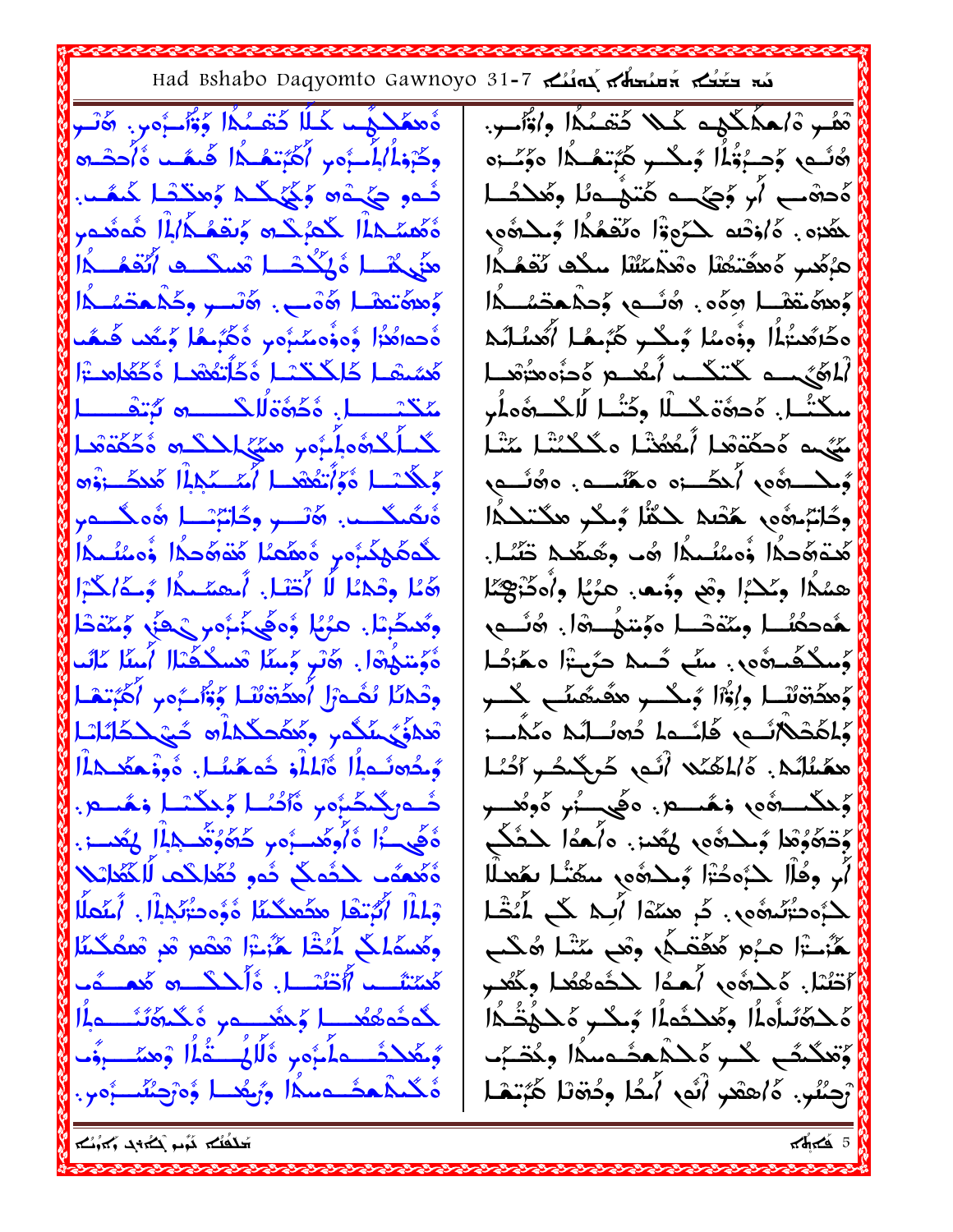Had Bshabo Daqyomto Gawnoyo 31-7 مَشْكُمْ Karara بَعْدُكُمْ بَعْدَ اللَّهُ Had Bshabo Daqyomto Gawnoyo 31-7 كَعملْهْ لْمُكْلّْمُ وَحُدَّةُ لَا كَبُنْكَاكُوم وَعَقْبَ وُمِكْسٍ هَذَهُ هُدَلَنَدٌ هَهُجَمَّى هُ هُزُهَرْهُمِ محكمتسب ةمؤمرهبكسمر وللمكنسل كْبِر وْلَا مْعَمْلَاهُلْلُمْ مْتَوَكّْلْبِي. أَحْلَا مَتَعَظِّكُمُونَ أُسْرُّدَهُمْ وَتَعَشُّدُا وَكَاتَنَا وِنُفَعُدًا وِدَٰاتًا هَزَىَّ وَوَّٰهَ مُنَا وَأَوْتَهَا ۖ دُكَّىمٌـــــ، ۚ ةُ أُوُّه مُـــدًا ۚ وَٱوۡتِكَـــا ۚ وِدُهُصَّــبِ. الْمَصَوْمِ . /ُمُمَّا وِخْتُمُا حَكَّمَا . وَهُدَهُ ا أُمَّوْحُـل وُخُثُمُّل وقَـهَنَّل وُمِئْمَشَـل. هُ هُمِماً ا لَا مُعدِكَبِ كَاهُتْلَ وِنُوهِ وُوْ ووُوبُرُل هَ تُشَاب لَكُمْكُمْ مْثُمْ خُوَفُعْهُمْ وُوتُوهُوْا وُوقْتُهَا مِتْزَهُ أَلِّ هَ حَمَّدَهُ اللَّهُ وَوُسُلْهِ هَوْ الْمَحْمَدُ الْمُسَامَعُ كَثّْمَنْصًا وُقَرْبَتْنُمْ}اً. وُحدَّتْ وَهُدَاهُ الْمُحَدِّدُوْ أَصْبَهِ ۖ وَّحُسَمَلُنِ ۚ هُ رُفِّسَ شَبْهِ ۖ فَوَوْ كُلُسَا أَصْدَ فَيَحْسُلُ وُخُصُوبُوْوِدٍ. مُصَدِّدة ا أُودَانُـداًا ۖ حَشَــه حَمَّــ; داُهنُــا حَامَّــا أَدْهِ كَامَلا وُخَالُهِ}ُ لِكُلا وَكَامِلا وسُلْكُمَا وُلِكُو مُنْزَلَ. وَهُزَمَٰنِي هُنَّكِب يُمعَعُما. مُدَكَّــه ةُشُــه;همَّائِهِم وتَّــدَّـــا ثَكْتُوهِ كَكْتَبُتْ أَبِكْلًا. وأَبْرِ هَعْصًا كَتَابْطُا مُدْيَا. ةَهُدَّهُم كُمُنَّف شُمْلَكُلُه هلَالمُنِي كُتْفَــِمُلَالٌ. هَ هَلاَلمَ الْمَصْــلا كَتُفَــل أَهُده حَرْوه هُدابُكْمَاً. ةُدَّدَوُبْ هَعْهُــا وعهَ لَكُرُ لَهُ مِنْكُمْ الْمُكَافِرُ وَالْمُكَانَ فِي الْمُكَافِرُ وَالْمَ ئْتّْمَدّْدَتّْكَسْتُبْدّْلُ. ةْتّْقْسَسّْتُو ةْصّْب بجِبَنْه 1⁄4 أَسْتَصْرِ ابْنَسْتَرْرِهْ لَمَهْ . 2⁄4 مَنْصَدْ وُبِنُووُا لِكُمَّا وِقْتُهَا وَكَكُمَّا هُوَمَّنُووُيْزَا. أومُعْزُووْا بِيُسْأَلُكُمْ حَضْكُ عَجَوْزًا لَحُعَزَبٍ أَعْكَمَاً فَيَكْتَبَهُ الْأَسْتَرَاءِ شَكَّرَاءُ وَحَدَوْدَ الْمَتَدَارَ أَهْلَم وَلَادُوْتَهْا حَكْتَلًا هَلَى كُبِ وَ وْهِمُسُلَّ هُدْمُ مِّـــ، ۚ هُ أَهُدْ: وَوَا ۖ وَقُدِكُرِكَــب ەَحْتَمَمْسَــا ەسْــاُل ھَمْكُمْحَـــى. مُـــا دُّےمُعمَدٌ وَكُدَوْٓا وِدُكُمُّے. وِلَاأَوْتَكَا وهَكِشُماً الصُّوْمانِ مِنَّاهِ وَمَالَ مِنْ مِنْ الْمَرْسَلَةِ مكتىلًا مْدِيرُكْب وْلَارْجُمْحْبا وْاوْحْد كَتْتْبَةْ مْلاَفْلاْمْا هْدْلَوْمْمْا. ݣْݣْ هُوْا حَمْدُهُ الْمِصْكَمَةِ لِلْعَمَلَاءِ وَالْمَسْتَمِينَ أَهْلاَكُمفَنَّى لَكُمْ هُمُسًا أَيْكُلُّهُ أَ وَلَكُم لَّــْمَــْ مَنْ تَلْقَلْتَ لَــنْهُ شِيْءٌ وَلَــٰهُ مِنْ مَــٰهُ مِنْ مِنْ مِنْ وَكَكْتَرَا وُحْكِرٍ هَنّسْنَا وِهُـزَّه لُرٍ حُـزَهَ لَا ةُؤْمِمُا. ݣْلْحْكَيْرَا خْقْجْتّْكِيمُكُمْ مْقْسَا ةَأَحْدَهُمَ بِ وَلَا حَمَّتَكَ سِؤِهِ وَلَا مُعَاشَدًا هُمْكَمْكُمُنْهُ وَحَكَّرِهِ مْكُلٍّ وَلَا لَمِسْرًا أَنَّبَ وَعُذُه أُمرُه لا أَكْتَوْنَا ۚ وَالْمَحْتَحَمُنَا وَنَعُمَّكَ بْهَنَّ لَهُمْ مَيْنَ مِنْ مَسْرَبْهِ مِنْ أَعْكَمُ فَرْحَمَ مَعْنَى وَلَا مِسْلَكَتِكَ الْكُرْهَ أَنُّهِ ۚ ثَمِ خُومُعُمَا وِكُعُصِ. وَلَا كُفَّيْحَوْا مَّدْتَعْمَدُه أَلَ وُهَ هُدْعَكْنُوْهِ بِ ۚ وَلَٰلَ يُؤْمِّلُهُ لَّا هُدَ وِثُوُوْا لْمُحِكُّمِ حَجَّةَ هَا وُحَكِّوُهِ . أَلَّا دُّەھُھُــا وُحقُـــەر.ِ. قَالْ كَيْـعَـــٰٓزَا وُحتُــٰدوُّا أَوُلَــْسَــْمَـلَّــِي هُـنَكَــْـةُوبَ شَــْدَهُوُا كَانُــا، مُدهَبُط حَدْثَمُثْلِ. أَلَّل مُدِب مُحصَّو أَحكَمُل |وفَزْوَفُو. ه/ُههُا لِحْثُكُمْ وِفَّزْهِقَمْلَهُمْ ةُ/ُحكَّسْطِ ةُسُدْهُوْا كَسَاوْجًا ۖ وِكُسَمُومٍ.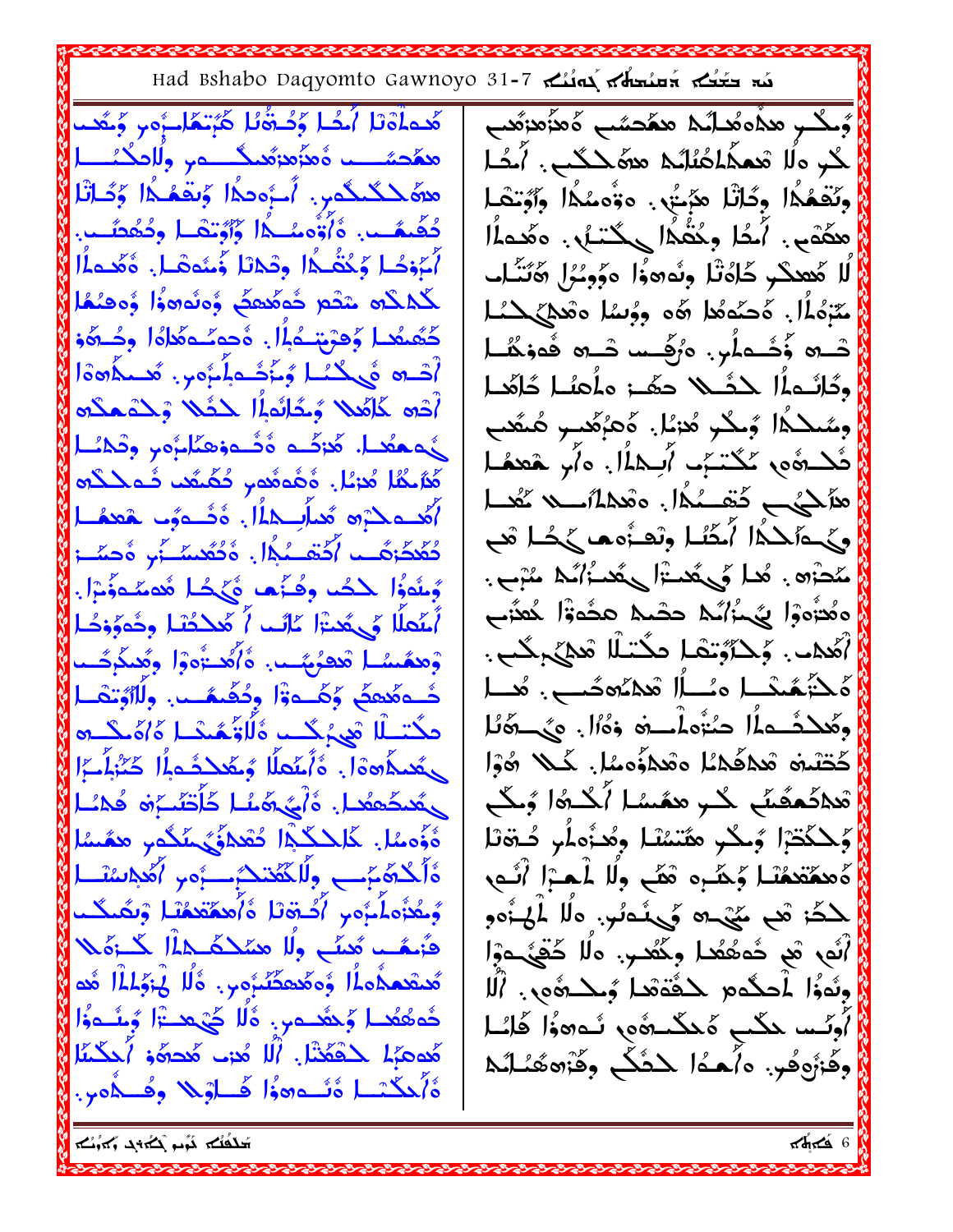End Bshabo Daqyomto Gawnoyo 31-7 مَسْتُكُمْ Katarina تَعْتُكُمْ بَعْيَاتِكُمْ بَعْيَاتِكُمْ بَعْيَات كُعِمِّم حَدُّدِكُمْ دَفَالِهُ} أَمْ تَقْطَلُوْ وَالْمُنْشَرِينَ وَالْمُتَقَالُ دُولًا خَمِلْلًا بِمُحَمِّ صَرْمِ كَامُحًا وُحكْبِ لَعَفُوبُهُ الْمَعُم خُوهِمُا وَمِنْ وَشَمْلَا حَيْهُمَا كَعْكَسْكُمْ وَلَمْحَالٍ. وتَعْكُدْهَا كَعْجَمْتُهِ أَلْ كَتَرْحُمُهَا. وكَتْحَمَّمُهَا كَمَعْشَا وُوْسُعُهَا وْمِعْدِ الْمُسْمِلَٰا وَكَحْدَكُمَا وَي وَبِالْعُمِلَا ۚ هُكُمِحْتُوْا ۖ إِيَّـهُا ۚ وِكُخُنْهُومِكُبِرُورٍ لْمِحَمَّنُكُمْ كَحَدَّە مِمَّتَومَّى كَرْحَكُمْ لَل ولَا دُهْسَلٌ. ةَ/ُحصُّه مَضَرِمُسَكَّمِرٍ وَتَسْأَ تَعْطَمُنْ مُنْكُلِّ. هُدْهُو مُنْ هُدْ مُنْ مَنْ مُحَمَّلِ وَحَسَل َوْْمِسُّنَّا أُحِبُ ۚ هُمِعَشَا ۚ فَتُرْتَبِسَاً. ۚ هُهُوْشَا وْهِمْنُنْسَا مِدْهِ مُسَانُمْ هُمْهُمُسَانُمْ أُف هُحَسَّمَا وَلِ}ِي مِعْمَعْمَىْكُمْ مُنَى تَعْدَىٰ الْمُنَامَّةَ تَّبْسُلَنَّهُ. وَهُوْصًا هُحِمَّتْ أَوْحَدَّتْ مِ حَمَّسُا أَلَكُم ِ هُوصُا وَلَمَوْلِكَا مُحْمَضُنَا بَقْعَمَهُ لَكُنْ يُؤْمِنُ الْقَسْمَةِ الْمَسْتَمَاءُ لَكُنْتِي ةَ ݣُه/ْكُبُومِ ۚ فَكُووُهِ شَبْوِمٍ ۚ فَكُبُـِـهَا ۚ قُحْبُا ـهُدمسُــا هَادَوُـدًا هُتَمَمَّــُــ هَالَاَــُــد ةُحثُه لِمَكْم لِمُلْكُلِمٍ \* ەَكْزُەمْبِر هُبُعْل ھُڪْل مُحَشَّلَاتٌ ﴾ هفُو مُنْنَا حَمُدُوْهِ الْمَوْسَلِيلِ الْمَسْتَمَالُ الْمَسْتَمَامِ الْمَسْتَمَامَ وَالْمَسْتَمَالِ وَالْمَسْ وِثْقَ ٱلْمُكْبَد لَحْرٍ. سَكُد ثُلَّـرْهُورٍ ٱخْتُفَلًا وَاشْا هَوَّخْنَا وُسَحِّ وَحَكَابُرٍ هَنَسه مُدا وكَــلا ثَموهَم وَحُملُو مُكْتِ أَبِي مَحكُلُولِيَّو، ومَطَلَقْا وَوَّصَّد إِنْعَا لِحَفَيْ اللَّهُ فَنَيْهِ أَبِيهِ. كَتَرَ أَهْتَزَا تَعْبُ نَّعْمَا لَمْلَكِمَةَ مِكْمَةً لَهُمْ مَعْلَمًا وَمُعَلِّمَةً مِنْ مَكْسَرَةً مِنْ أ لَعُصِبُهِ وَيُمَكِّشُهِ مِعْسَا أَكْتُهُ، وَلَاحُورِ وَكَانُوسُرِ وَيُبْعَا فأوهنُم وَالْمُذَهُبُ لْمَحْمِىمُا كَلَّهُمْ مِّمُا مَعْسَىُلًا وُحِكْكُمْ لَمُعْكَلِ مُحْتَمَّا ثَعْلَاتُسَعْبِ مُحْتَّقِدُا وفُحكرُته َفَّيْءَا مَٰذَوَّكُم . حَدَّه مِّمُا ٱاْسُبِ شَلًّا وَمَع خَفْءًا ٱسْتُلَّا وَحَسَّمَا ۖ مَفْقَى حَثَكَـ نَه لِجَمحِكُم . هُدْهِيْم وِلَا هُدَحَرْلِ مُحْتَدًا أَرْضِيه هُوصِيًا هُدَكَّدِهُب . وكَتَمْتَنَا وِنُوهؤا للْمَوْجْهِ هِمُعَكَّبٍ مَعُكَّبٍ هُوَصِبًا كُلُّهِ ٱهْزَىبٍ. وِكَاتَبُرُوهِبْ أَنَّبِ نُقْفُذُا وُكِّي كَلُّه أَهْدَهُ فَلا وَكُلُّهُ مُمَّالًا ﴾ لَهُمْ أَهْلَامُ اللَّهَ وَالْكُفْ لَكُنْ كُلَّ أَهُدَ ههُسُا أَحْدُهُ ا مَحِجًا هِجُوهُنَا هُو هَعِهَا حَقْظٌةهم مَتَنُمُّا وَجْرَه وإنْعُا كَمِيمْ كَتْمَ ٱمۡحًا وۡتَعۡثَمَو ۖ وَۡعۡهُم ﴾ [الحُا وَۡسَوۡعَا ا هَـكَٰهُ ا وَٱوۡعَٰۡهَٰٓاٗا ۚ. ۚ رَسۡمَا ۖ وَتَٰلَّى أَکُّا ۚ دَنَّـهُۥ وَٱوۡ وَّاِسَكَب تَعْمَلُهُمُو. وَلَا يُقْدَ لَمُهْمَ أَيْكُمُوا. وَكَمْدَ وُتَـهْكُـكُ مُعامًا مُكْتَبِ هِمَّهِ. هَٰهِ وِيَٰهِعَمَّا تلناهم بالخطر بمهذ تطفلخ